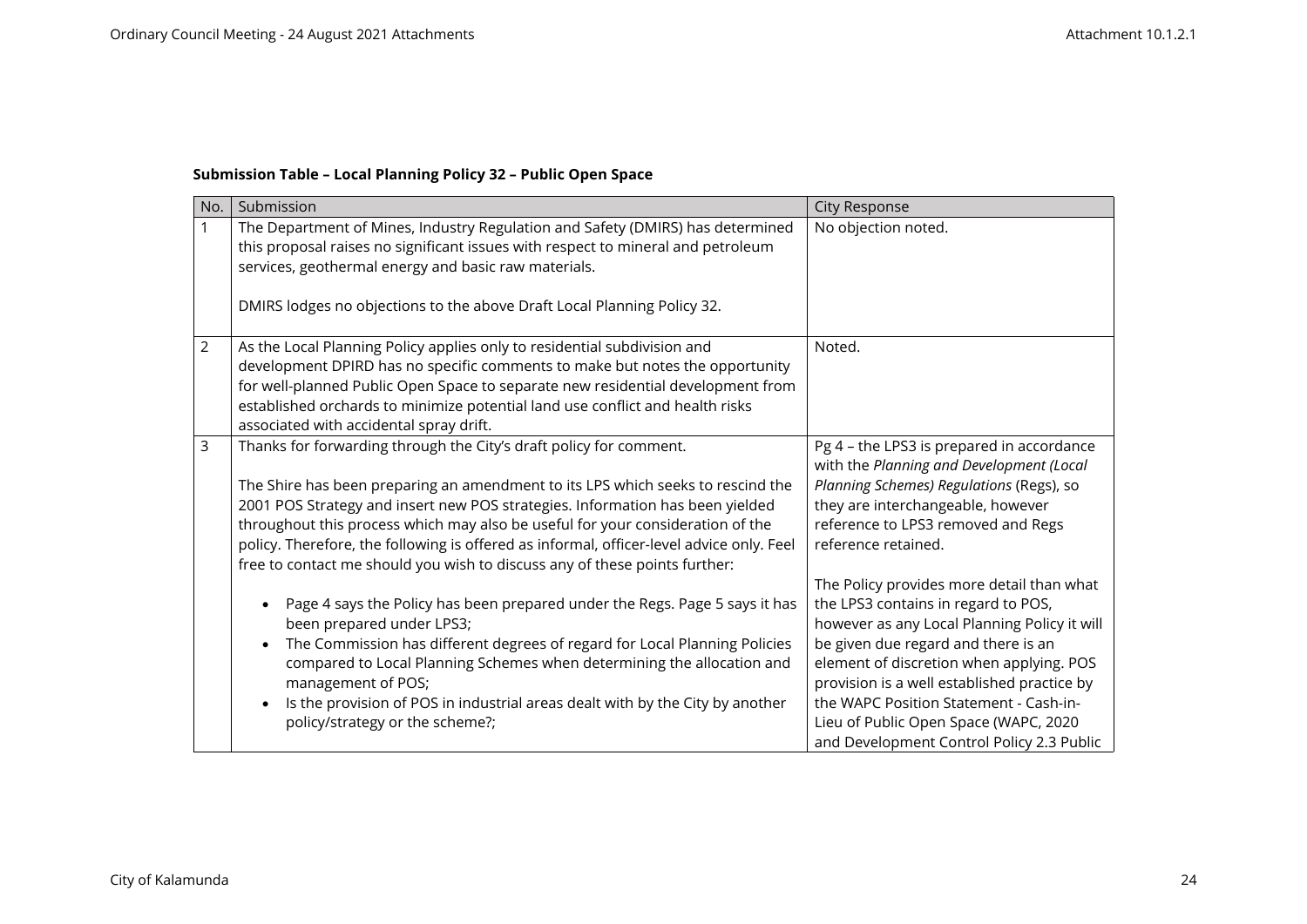| On page 9, the symbols "<" and ">" are a little confusing. For example, the<br>$\bullet$<br>phrase: "exceeds >1 ha" reads as "exceeds greater than 1 hectare." If the ">"<br>symbols is removed, it reads "exceeds 1 hectare" which seems to be the<br>intent;<br>the Shire has recent examples of small areas of POS being created to<br>protect important heritage and cultural features i.e. the 4,000m <sup>2</sup> threshold<br>proposed by the policy may benefit from further qualification;<br>there appears to be some proposed duplication of matters/provisions that<br>appear in the contemporary planning framework. However, these may be<br>intentional;<br>recent experience is that the State is aiming to divest itself of management<br>responsibility for unmanaged Parks and Recreation Reserves. It is noted<br>that the City intends to make recommendations to the Commission to<br>establish new Parks and Recreation reserves in section 2.3.3 which may<br>attract a subsequent request for the City to manage the same; and<br>In section 2.3.4 POS and Parks and Recreation Reserves are "reservations"<br>rather than "zones" | Open Space in Residential Areas (WAPC,<br>May 2002), which this policy supplements.<br>This policy only relates to ceding of POS in<br>Residential areas. There is not provision<br>for POS in Industrial areas except through<br>Structure Planning or urban water<br>management requirements.<br>Pg 9 - symbols removed.<br>2.1.2 Amended to include a new point<br>"Where there are significant historical or<br>cultural values present a land contribution<br>will be requested where it is considered of<br>benefit to the wider community to retain<br>the values."<br>Policy has been significantly edited and<br>reformatted to remove duplication of<br>provisions except where considered of<br>benefit to applicants.<br>Any divestment of reserves by the State or<br>City will be considered on a case-by-case<br>basis. |
|-------------------------------------------------------------------------------------------------------------------------------------------------------------------------------------------------------------------------------------------------------------------------------------------------------------------------------------------------------------------------------------------------------------------------------------------------------------------------------------------------------------------------------------------------------------------------------------------------------------------------------------------------------------------------------------------------------------------------------------------------------------------------------------------------------------------------------------------------------------------------------------------------------------------------------------------------------------------------------------------------------------------------------------------------------------------------------------------------------------------------------------------------------------|----------------------------------------------------------------------------------------------------------------------------------------------------------------------------------------------------------------------------------------------------------------------------------------------------------------------------------------------------------------------------------------------------------------------------------------------------------------------------------------------------------------------------------------------------------------------------------------------------------------------------------------------------------------------------------------------------------------------------------------------------------------------------------------------------------------------------------------|
|-------------------------------------------------------------------------------------------------------------------------------------------------------------------------------------------------------------------------------------------------------------------------------------------------------------------------------------------------------------------------------------------------------------------------------------------------------------------------------------------------------------------------------------------------------------------------------------------------------------------------------------------------------------------------------------------------------------------------------------------------------------------------------------------------------------------------------------------------------------------------------------------------------------------------------------------------------------------------------------------------------------------------------------------------------------------------------------------------------------------------------------------------------------|----------------------------------------------------------------------------------------------------------------------------------------------------------------------------------------------------------------------------------------------------------------------------------------------------------------------------------------------------------------------------------------------------------------------------------------------------------------------------------------------------------------------------------------------------------------------------------------------------------------------------------------------------------------------------------------------------------------------------------------------------------------------------------------------------------------------------------------|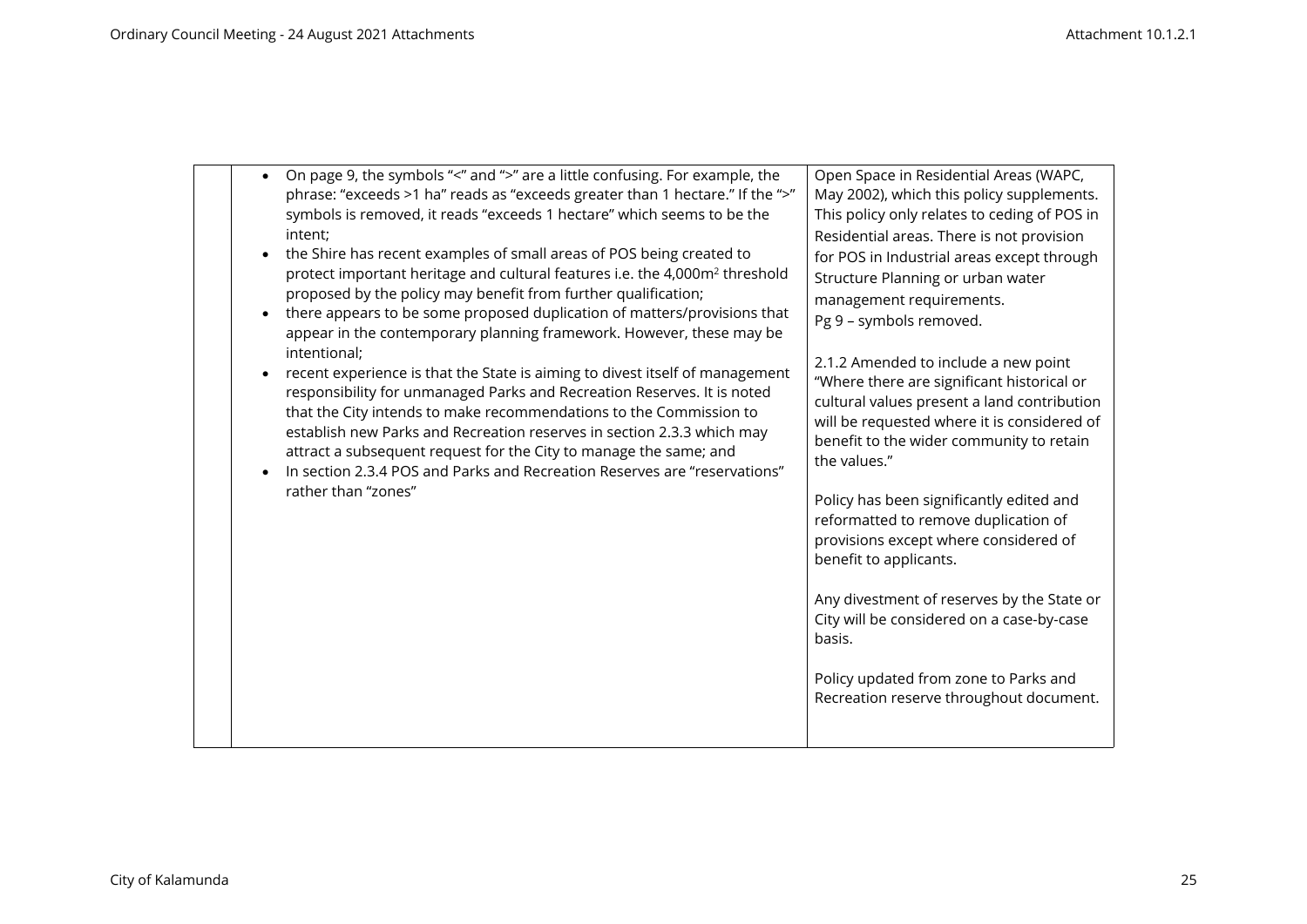| $\overline{4}$ | The Water Corporation notes and has no concerns with the content of the policy.                                                                                                                                                                                                                 | Noted.                                                                                                                       |
|----------------|-------------------------------------------------------------------------------------------------------------------------------------------------------------------------------------------------------------------------------------------------------------------------------------------------|------------------------------------------------------------------------------------------------------------------------------|
|                | We particularly support the POS design provisions that recognize POS areas may<br>perform vital urban water management or other environmental purpose. POS<br>areas int eh urban landscape are important for local climate moderation and<br>maintenance and augmentation of tree canopy cover. | <b>CSIRO Climate Change information</b><br>document noted.<br>DLGSC's Public Parkland Planning and                           |
|                | It is recommended that the list of requirements at 2.5.3 (Design of POS) should<br>also include recognition that, in some locations, POS areas may also be suitable to                                                                                                                          | Design Guide (WA) considered address as<br>part of Policy and Schedule 1 provisions.                                         |
|                | accommodate, or be co-located with, utilities such as wastewater pump stations,<br>gravity sewers and water mains.                                                                                                                                                                              | Irrigation considered addressed in<br>Schedule 1 Information Required which<br>refers to "site layout (irrigation / sub-soil |
|                | I addition to our submission letter sent previously, here are some further<br>comments from the Water Corporation's Waterwise Cities team.                                                                                                                                                      | drainage design)"                                                                                                            |
|                | Acknowledge that the City has been an endorsed Waterwise Council for<br>over 10 years and are working towards Gold recognition.<br>Acknowledge the City identified a need for additional irrigated sports-fields                                                                                |                                                                                                                              |
|                | as part of its Hartfield Park Master Plan in 2010. As the groundwater<br>allocation for the area was capped and fully utilised, the City developed an<br>alternative water source (MAR using harvesting stormwater) to ensure the<br>long-term sustainability of the site.                      |                                                                                                                              |
|                | Support Policy Objectives (section 1.5) including POS design to demonstrate<br>environmental sustainability and incorporate WSUD principles; Design of<br>POS (section 2.5.3) referring to best practice in water conservation,                                                                 |                                                                                                                              |
|                | harvesting, re-use and irrigation; Sport POS design (section 2.5.4) stating the<br>playing field component of Sport POS sites should have access to a water                                                                                                                                     |                                                                                                                              |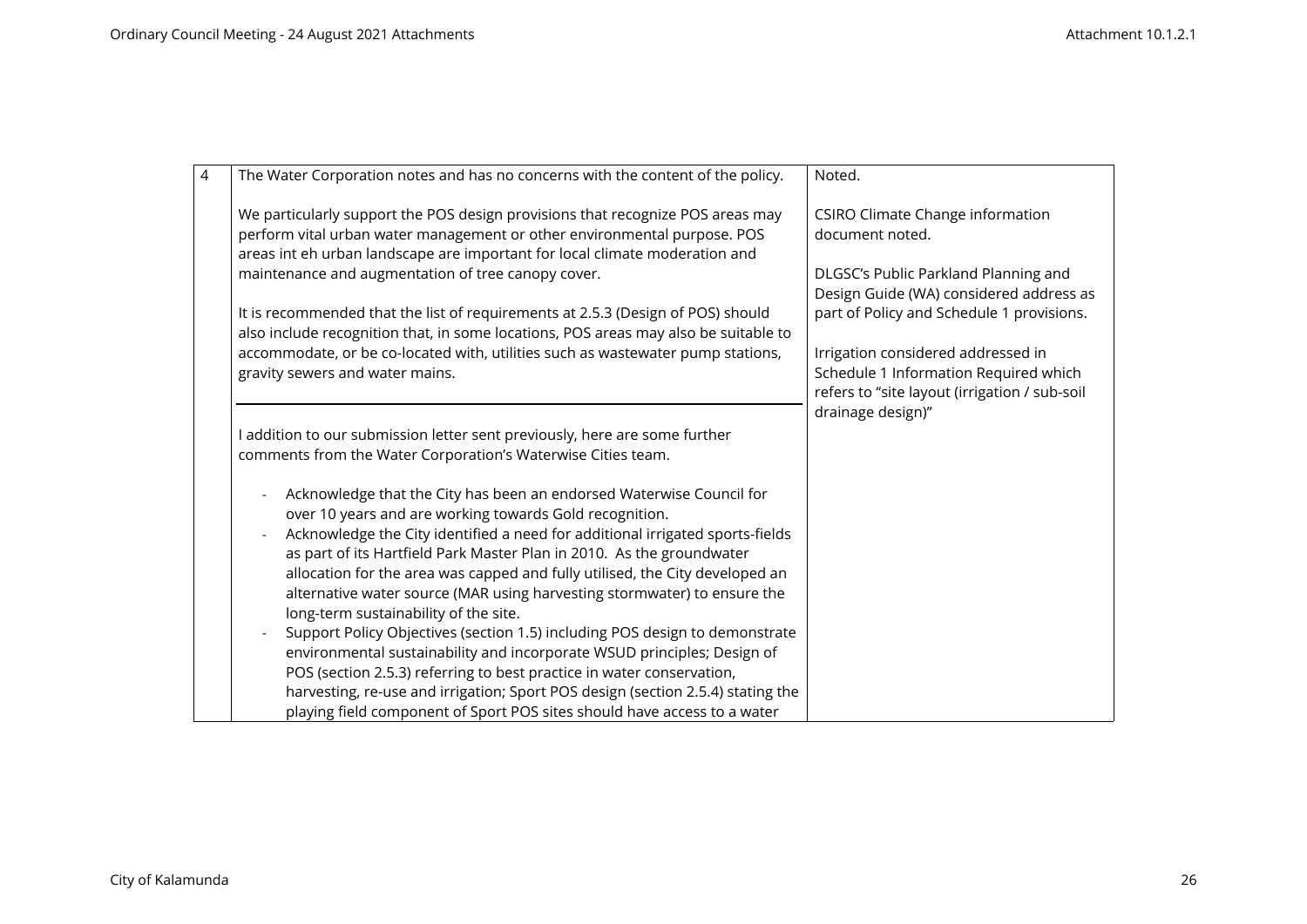|  | supply and water licence transferable to the City, suitable for the irrigation |
|--|--------------------------------------------------------------------------------|
|  | of an appropriate amount of turf and landscaping.                              |
|  | Support the policy stating that turf should be minimised in areas not          |
|  | reserved for sport space, which will help reduce water demand. The City        |
|  | may consider exceptions to this where the proponent has a licence to take      |
|  | water issued by DWER or has applied for a licence to take water and            |
|  | confirmed that sufficient water is available from the groundwater resource,    |
|  | unless an alternative water source is proposed.                                |
|  | Support handover of POS from the developer to the City which includes a        |
|  | requirement to provide the City with annual metered bore water usage data      |
|  | for any irrigated POS during the term of their maintenance period, to          |
|  | demonstrate compliance with the water licence allocation for that area.        |
|  |                                                                                |
|  | The policy should acknowledge the impact of climate change, including          |
|  | reduced groundwater availability and increasing temperatures. Planning         |
|  | and design of POS needs to consider water security and climate                 |
|  | resilience. CSIRO provides an outlook for Australia, available at              |
|  | https://www.csiro.au/en/research/environmental-impacts/climate-                |
|  | change/Climate-change-information                                              |
|  | Section 2.5.3 Design of POS should include reference to DLGSC's Public         |
|  | Parkland Planning and Design Guide (WA), available at                          |
|  | https://www.dlgsc.wa.gov.au/department/publications/publication/public-        |
|  | parkland-planning-and-design-guide-(wa). This guide includes                   |
|  | recommended waterwise practices such as soil amendment, hydrozoning            |
|  | and best practice irrigation systems, which need to be considered in the       |
|  | early stages of POS design.                                                    |
|  | Information required (section 2.2) could include an irrigation demand          |
|  | estimate based on the area of parkland under irrigation.                       |
|  | The policy should include reference to the issues surrounding use of           |
|  | potable (scheme) water for irrigation of POS. The Water Corporation's          |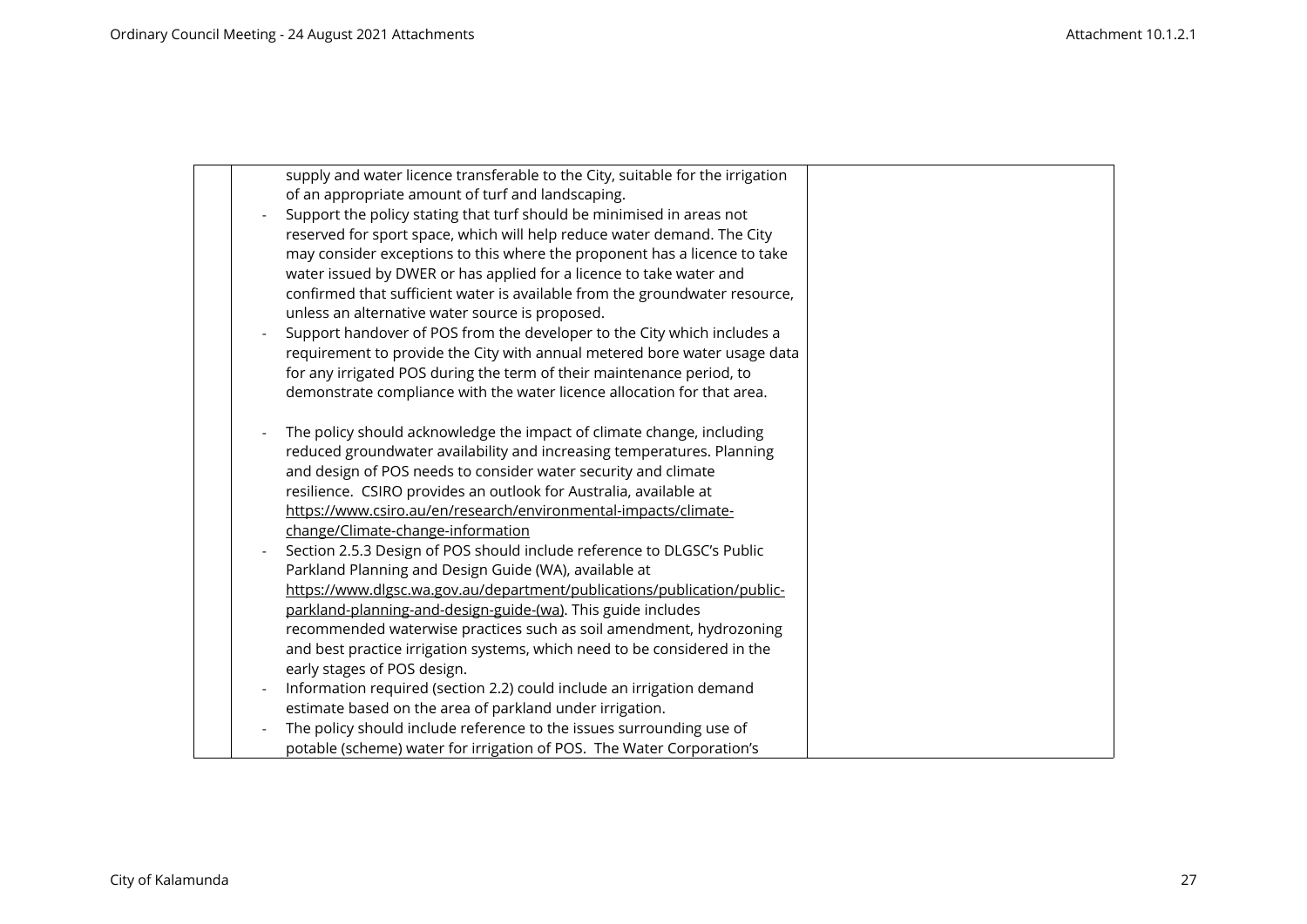|   | Policy Water for Public Open Space Irrigation provides that the Corporation<br>may provide scheme water for POS irrigation as a last resort, subject to<br>other irrigation options need to be considered.                                                                                                                                                                                                                                                                                                                                                                                                   |                                                                                                                                                                           |
|---|--------------------------------------------------------------------------------------------------------------------------------------------------------------------------------------------------------------------------------------------------------------------------------------------------------------------------------------------------------------------------------------------------------------------------------------------------------------------------------------------------------------------------------------------------------------------------------------------------------------|---------------------------------------------------------------------------------------------------------------------------------------------------------------------------|
| 5 | Main Roads has no objection to the proposed Local planning Policy and offers the<br>following comment:<br>1. Main Roads recommends section 2.5.3 Design of POS be amended to<br>include guidance on POS design when located abutting a State Road, land<br>reserved as Primary Regional Road in the Metropolitan Region Scheme, and<br>land reserved by a Planning Control Area.<br>It is recommended the following wording is included, where POS is located                                                                                                                                                | No objection noted.<br>Recommended phrasing around road<br>levels added to Schedule 1 - 5.1 Design of<br>POS.                                                             |
|   | abutting a State Road or land reserved in a Planning Control Area or as a<br>Primary Regional Road in the Metropolitan Region Scheme, ground levels<br>on the road reserve boundary are to be maintained as existing, and future<br>road concepts taken into consideration.                                                                                                                                                                                                                                                                                                                                  |                                                                                                                                                                           |
| 6 | It is unclear from the documentation provided if the City of Kalamunda has applied<br>State Planning Policy 3.7 - Planning in Bushfire Prone Areas (SPP 3.7) to this proposal.<br>Given the Local Planning Policy seeks to ensure there is adequate and well<br>distributed POS throughout the City of Kalamunda, the policy provides an<br>opportune mechanism for the coordination of bushfire risk to ensure that it does<br>not result in the introduction or intensification of development or land use in an<br>area that has or will, on completion, have an extreme BHL and/or BAL-40 or BAL-<br>FZ. | Noted. All applications as required under<br>State Planning Policy 3.7 Planning in<br>Bushfire Prone Areas will be referred to<br>DFES as needed on a case-by-case basis. |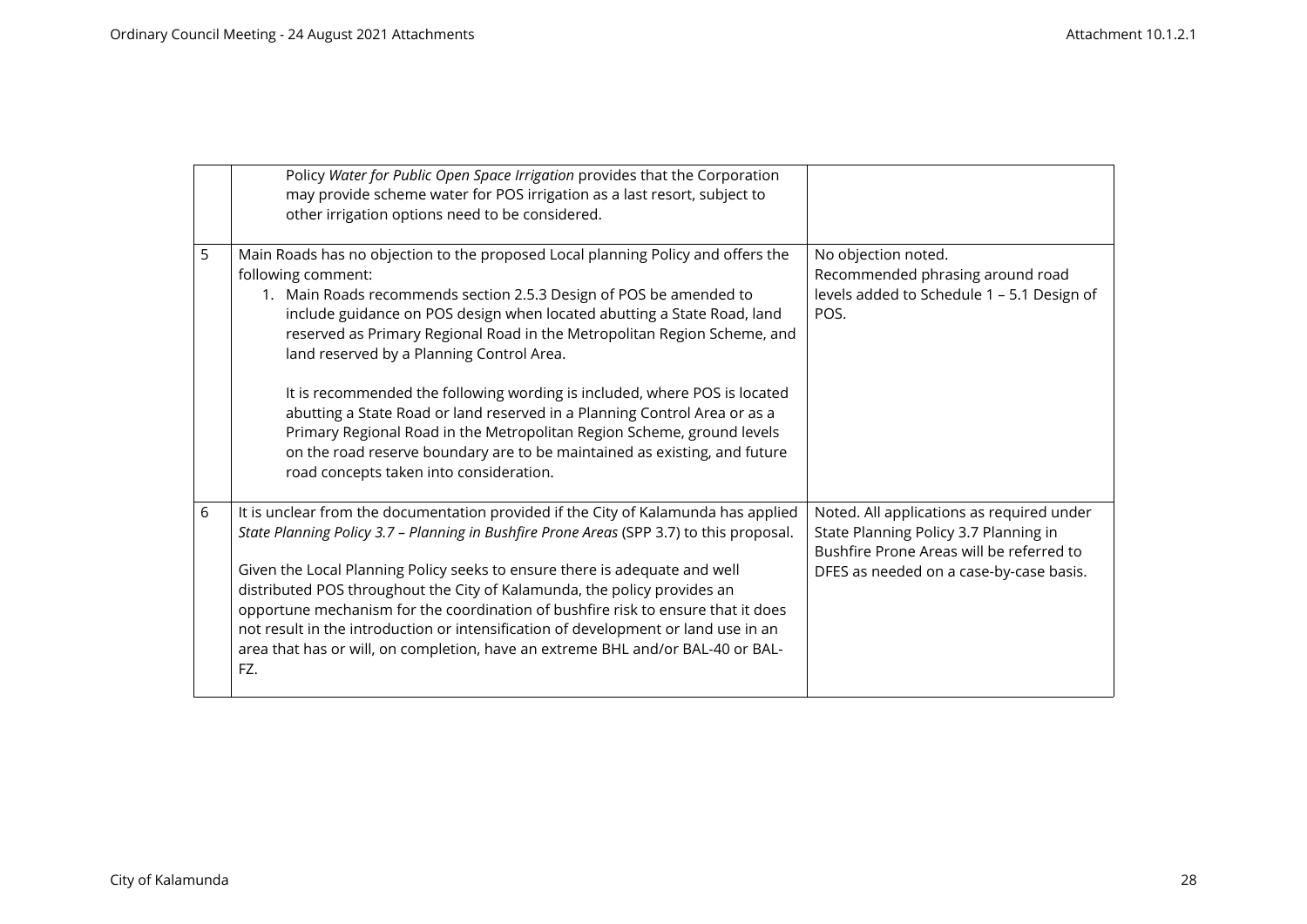|                | SPP 3.7 seeks to reduce vulnerability to bushfire through the identification and<br>consideration of bushfire risks in decision-making at all stages of the planning and<br>development process.<br>A Bushfire Management Plan (BMP) is required to accompany strategic planning<br>proposals, subdivision and development applications in areas above BAL-LOW or<br>areas with a bushfire hazard level above low (refer to clause 6.2b). A BMP includes<br>the bushfire assessment, identification of the bushfire hazard issues arising from<br>the relevant assessment and a clear demonstration that compliance with the<br>bushfire protection criteria contained within Appendix 4 of the Guidelines for<br>Planning in Bushfire Prone Areas, is or can be achieved.<br>The BMP should be prepared as early as possible in the planning process and |  |
|----------------|-----------------------------------------------------------------------------------------------------------------------------------------------------------------------------------------------------------------------------------------------------------------------------------------------------------------------------------------------------------------------------------------------------------------------------------------------------------------------------------------------------------------------------------------------------------------------------------------------------------------------------------------------------------------------------------------------------------------------------------------------------------------------------------------------------------------------------------------------------------|--|
|                | progressively refined or reviewed as the level of detail increases. The level of detail<br>provided within a BMP should be commensurate with the applicable planning<br>stage and scale of the proposal or application.                                                                                                                                                                                                                                                                                                                                                                                                                                                                                                                                                                                                                                   |  |
|                | Should you apply SPP 3.7 then, we request the relevant information pursuant to<br>this policy be forwarded to DFES to allow us to review and provide comment prior<br>to the City's endorsement of the Local Planning Policy.                                                                                                                                                                                                                                                                                                                                                                                                                                                                                                                                                                                                                             |  |
| $\overline{7}$ | <b>ONLINE SURVEY RESULTS SUMMARY</b>                                                                                                                                                                                                                                                                                                                                                                                                                                                                                                                                                                                                                                                                                                                                                                                                                      |  |
|                | Are you supportive of the policy?                                                                                                                                                                                                                                                                                                                                                                                                                                                                                                                                                                                                                                                                                                                                                                                                                         |  |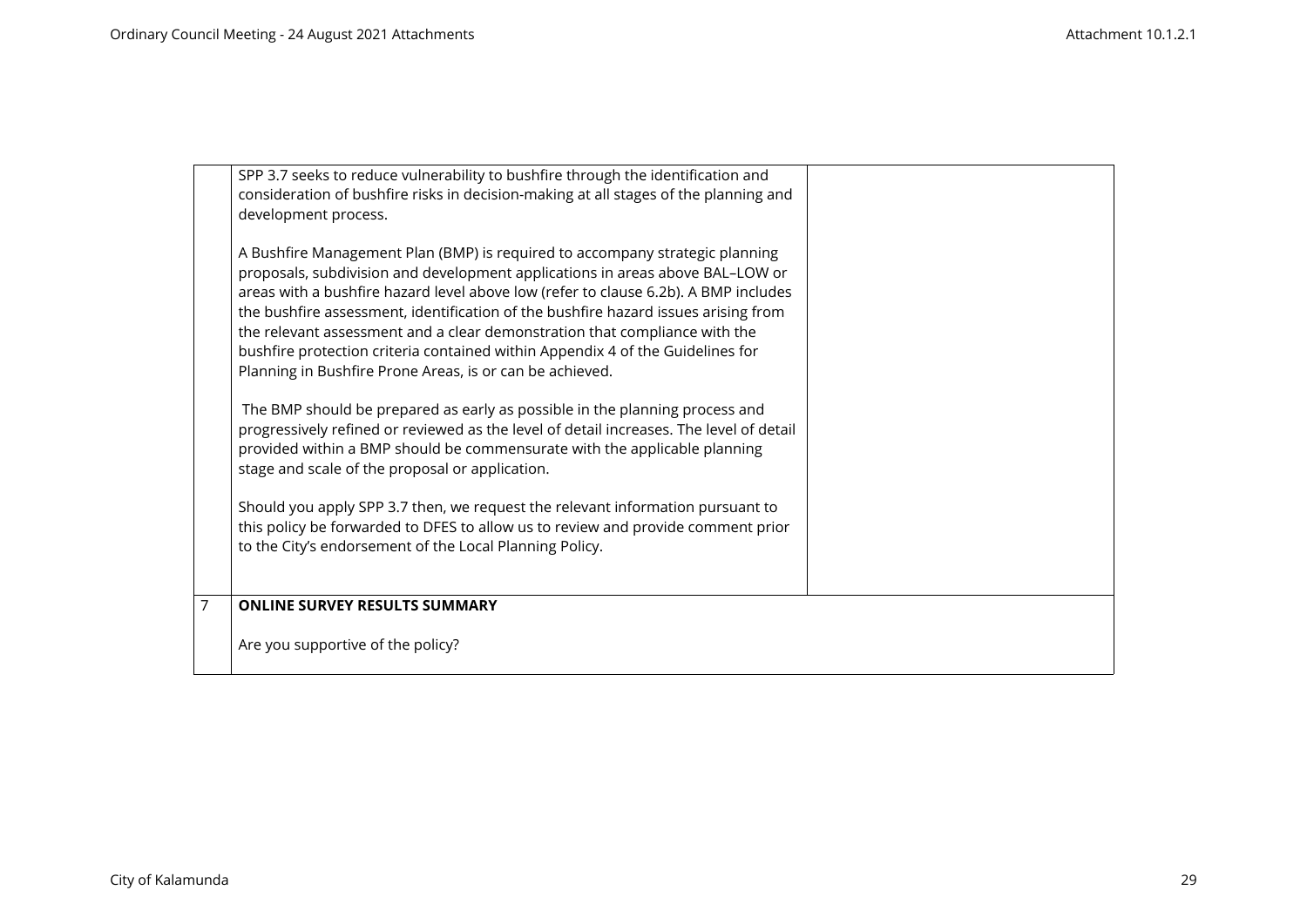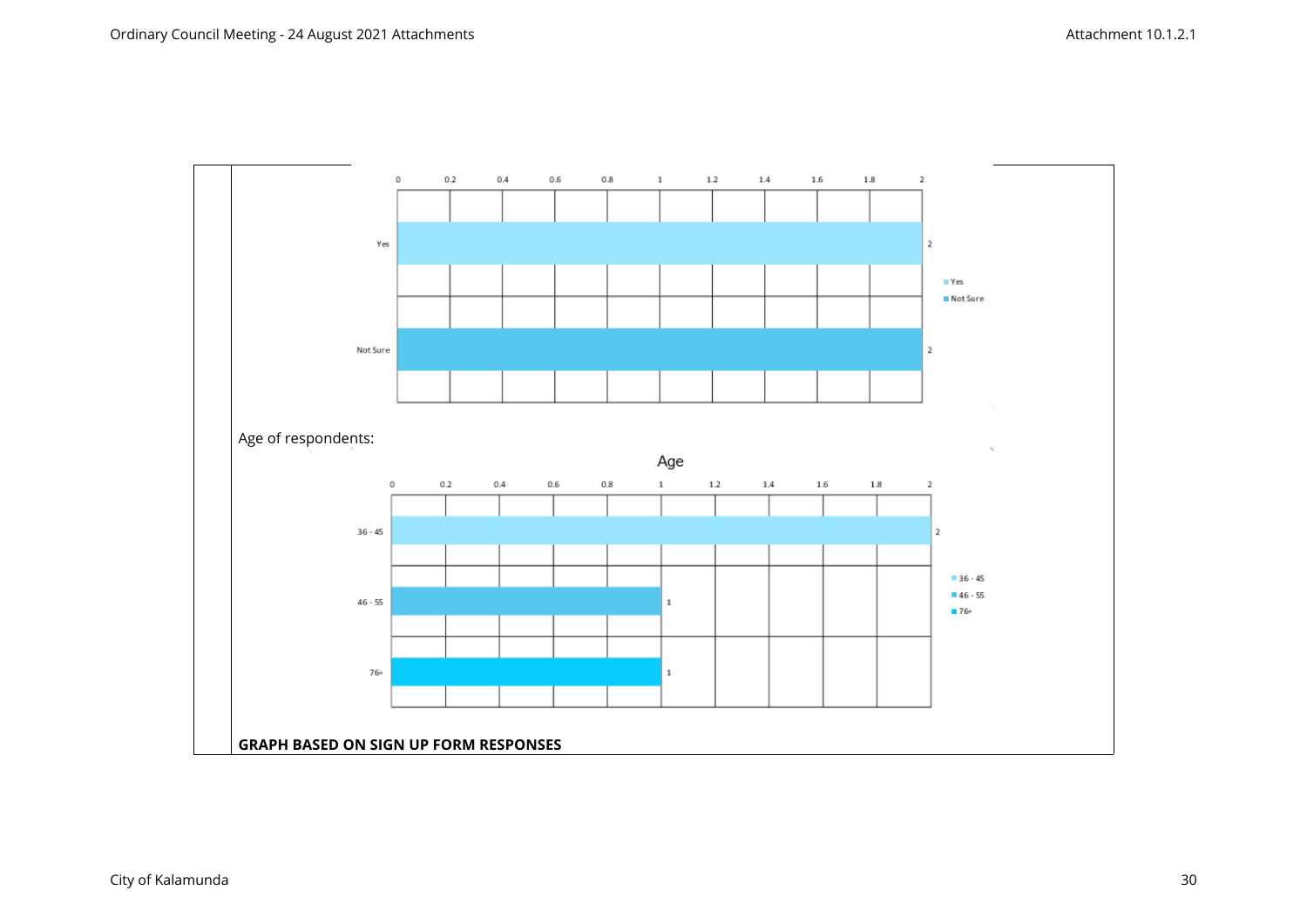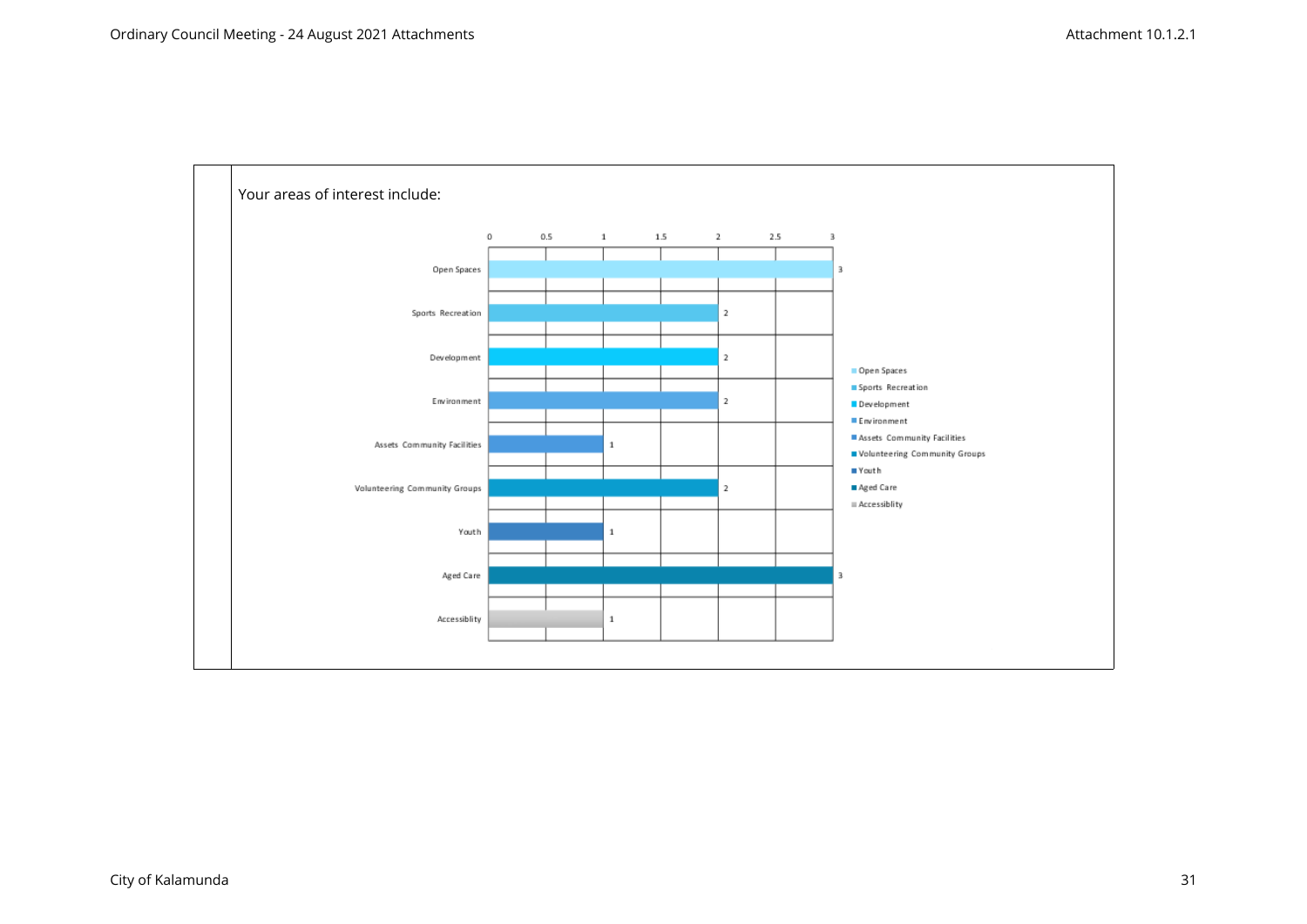| <b>Resp</b><br>onse | Are you<br>supportive<br>of the<br>Policy? | Why?                                                                                                                                                                                                                                                                                                                                                                                                                                        | What do you<br>like about the<br>Policy?    | Is there anything within<br>the Policy that you<br>would like to see<br>improved/changed/remo<br>ved? | Do you<br>have any<br>additional<br>comments<br>that are<br>important<br>to<br>finalising<br>the<br>Policy? | City Response                                                                                                                                                                                                                                                                                                                                                                                                                   |
|---------------------|--------------------------------------------|---------------------------------------------------------------------------------------------------------------------------------------------------------------------------------------------------------------------------------------------------------------------------------------------------------------------------------------------------------------------------------------------------------------------------------------------|---------------------------------------------|-------------------------------------------------------------------------------------------------------|-------------------------------------------------------------------------------------------------------------|---------------------------------------------------------------------------------------------------------------------------------------------------------------------------------------------------------------------------------------------------------------------------------------------------------------------------------------------------------------------------------------------------------------------------------|
| 1                   | Not Sure                                   | I think cash in lieu<br>for properties<br><4000 metres<br>where it is three or<br>more lots is unfair.<br>Either the city<br>wants these types<br>of subdivisions or<br>they don't.<br>Personally I don't.<br>But don't<br>discourage by a<br>POS cash in lieu<br>scheme. There are<br>development fees<br>and subdivision<br>fees etc, if it costs<br>more for the City<br>for these types of<br>expansions, then<br>incorporate it in the | $>10000$ to<br>include POS for<br>everyone. | Remove POS requirements<br>for <4000                                                                  |                                                                                                             | This policy applies to all<br>$\,$ residential subdivision<br>which creates an<br>additional three or more<br>lots. The City will not<br>seek a POS contribution<br>for subdivisions of an<br>additional one or two<br>lots, boundary<br>realignments or<br>amalgamations where no<br>additional lots are<br>created.<br>The 4000m2 cash-in-lieu<br>threshold is to prevent<br>the ceding of land for<br>POS which would be too |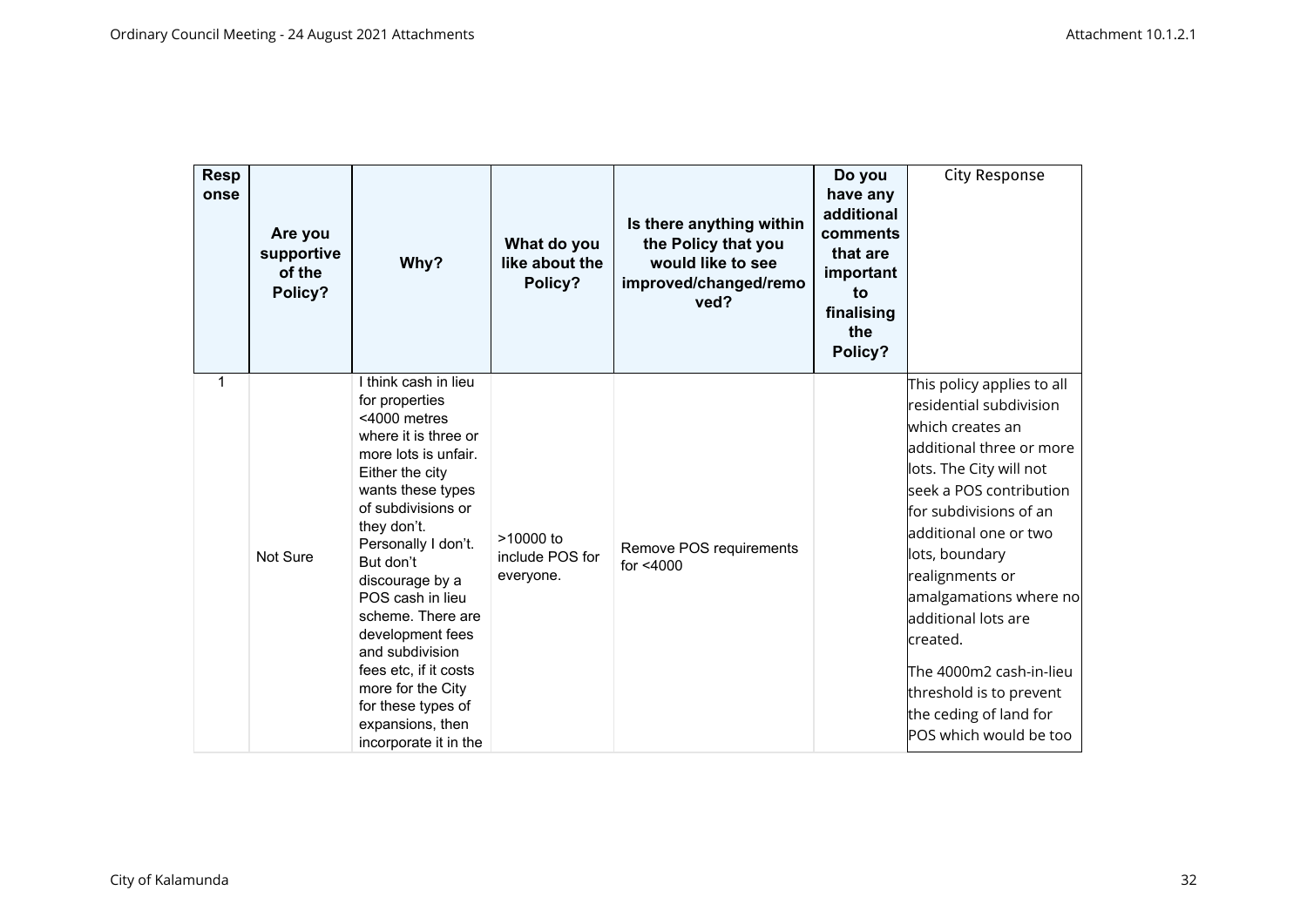|   |     | actual fees. But if<br>the City doesn't<br>want the small lot<br>development, don't<br>allow it in the<br>planning scheme.                                                                                                                                                                                                               |                                                                                                                                                       |                                                                                                                                                                                                                                                                                                                                                                                                                                                                                                                        |                                                                                                                                                                                                                      | small to sufficiently<br>provide benefit to the<br>community.<br>The 10% POS<br>contribution for<br>residential subdivision is<br>a requirement under<br>State Planning Policy 2.3<br>Public Open Space in<br>Residential Areas.                                                                                       |
|---|-----|------------------------------------------------------------------------------------------------------------------------------------------------------------------------------------------------------------------------------------------------------------------------------------------------------------------------------------------|-------------------------------------------------------------------------------------------------------------------------------------------------------|------------------------------------------------------------------------------------------------------------------------------------------------------------------------------------------------------------------------------------------------------------------------------------------------------------------------------------------------------------------------------------------------------------------------------------------------------------------------------------------------------------------------|----------------------------------------------------------------------------------------------------------------------------------------------------------------------------------------------------------------------|------------------------------------------------------------------------------------------------------------------------------------------------------------------------------------------------------------------------------------------------------------------------------------------------------------------------|
| 2 | Yes | I have researched<br>the psychological<br>and physical<br>benefits associated<br>with humans in<br>every day contact<br>with nature and<br>animals and the<br>results are<br>remarkable.<br>Humans who have<br>easy access to<br>green trees,<br>gardens, sky,<br>water, insects and<br>animals are<br>physically and<br>psychologically | I like the fact<br>that the City of<br>Kalamunda is<br>aware of the<br>inportance of<br>resident and<br>ratepayer health<br>(mental and<br>physical). | I would actually like to see<br>the City implement the<br>policy. I believe (with<br>evidence) that the City is not<br>"walking the talk". While<br>verge trees and gardens are<br>abundant in Kalamunda,<br>High Wycombe and<br>Forestfield are wastelands<br>dearth of easy-to-reach<br>green spaces for residents.<br>Council land has been sold<br>to developers (eg Dpt of<br>Housing) and the suburbs<br>are becoming concrete and<br>brick jungles; meaning hot<br>and unappealing (and<br>therefore positively | Yes - what<br>is the City<br>going to do<br>to increase<br>green open<br>space?<br>Many<br>ratepayers,<br>myself<br>included,<br>grew up in<br>the then<br>Shire of<br>Kalamunda<br>when we<br>actually had<br>large | Comment in support of<br>more green space in<br>High Wycombe is noted.<br>The process for<br>delivering public open<br>space is through cash-in-<br>lieu contributions or<br>ceding of land at<br>subdivision stage. The<br>City recently used some<br>of these funds to<br>upgrade Elmore Way<br>Park behind the High |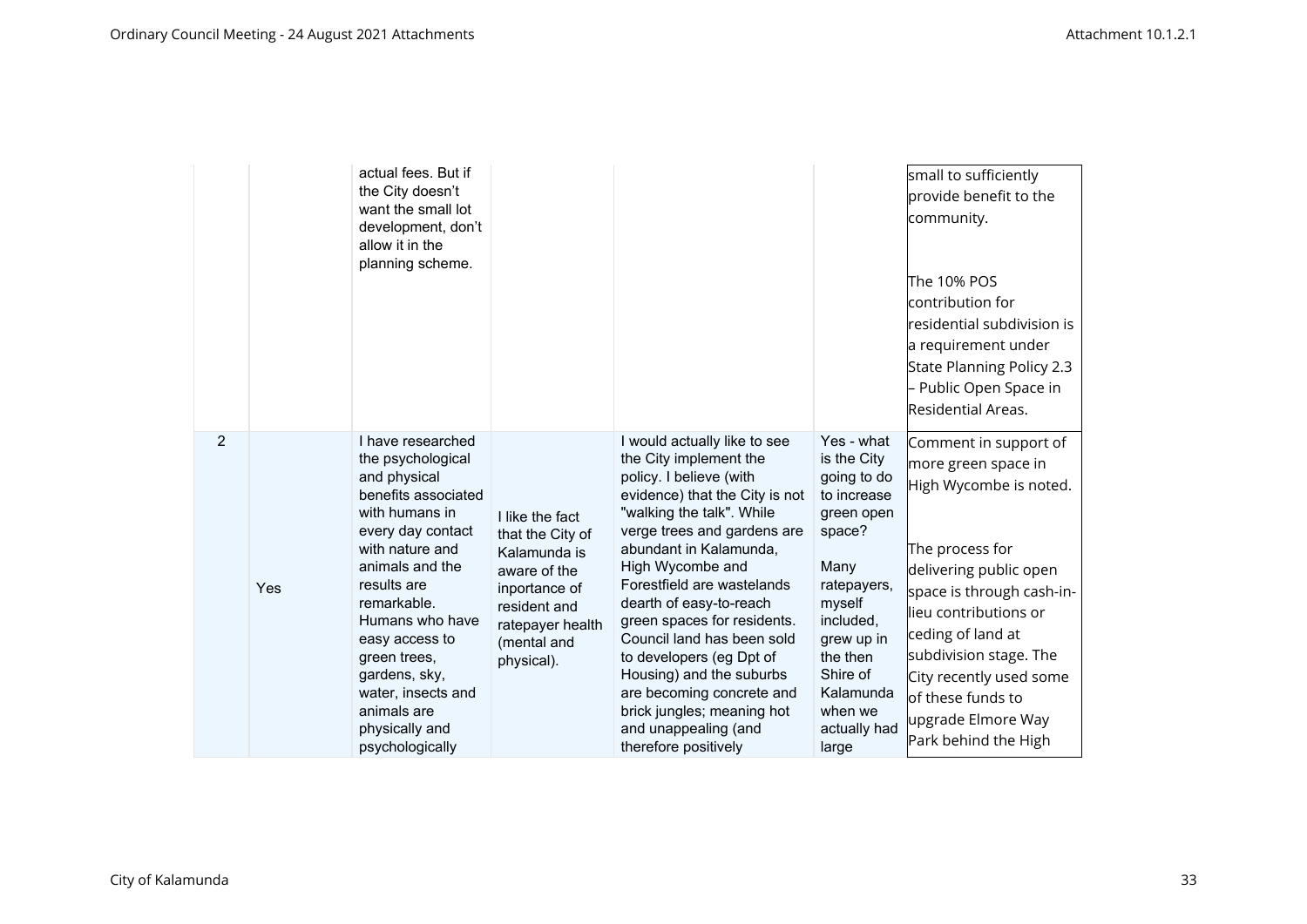| healthier. Every<br>resident should<br>have daily and<br>"easy" access to<br>enjoyable and safe<br>walking and sitting<br>areas in green<br>environments. | contributing to psychological<br>ill health of housing<br>inhabitants). Other suburbs<br>are planting trees in the<br>middle of streets; this could<br>be done. Other councils<br>have abundant parks within<br>a short walk of all residents<br>and many have water with<br>bridges and walk and cycle<br>ways. The shopping centre<br>at High Wycombe has a<br>park behind it with two dog<br>areas but all the other land<br>(lot of it was swampy) has<br>been sold to developers!<br>This was an extremely<br>stupid and short-sighted<br>decision; this land should<br>have been turned into a very<br>large park and lake/swamp<br>area for families.<br>Fleming Reserve just<br>doesn't measure up and is<br>too far for people who live<br>closer to Kalamunda Road<br>to walk to. The shopping<br>centre is full of fast food<br>outlets and no healthy cafes<br>and restaurants. We have<br>not seen one decent cafe - | blocks.<br>trees and<br>parks. We<br>were<br>slimmer and<br>fitter. Now<br>many<br>residents<br>are lazy and<br>fat. Having<br>outdoor<br>gym and<br>play<br>equipment<br>and a lot of<br>green space<br>will help. A<br>better City<br>will attract<br>better<br>people<br>(meaning<br>less crime).<br>Side point -<br>I have a<br>large<br>property<br>with trees<br>and<br>neighbours<br>complain | Wycombe tavern into an<br>accessible dog park and<br>installed an additional 48<br>new trees and seven<br>native Xanthorrea (grass<br>trees), along with<br>relocating two grass<br>trees and one Zamia<br>palm from a Department<br>of Education project in<br>Gooseberry Hill. The City<br>also installed paths,<br>lighting, sheltered<br>seating areas, water<br>fountain, fencing and dog<br>agility equipment.<br>The City has similar cash-<br>in-lieu POS improvement<br>projects underway,<br>including Fleming<br>Reserve.<br>Support for a green<br>urban environment and<br>green bins is noted. |
|-----------------------------------------------------------------------------------------------------------------------------------------------------------|-----------------------------------------------------------------------------------------------------------------------------------------------------------------------------------------------------------------------------------------------------------------------------------------------------------------------------------------------------------------------------------------------------------------------------------------------------------------------------------------------------------------------------------------------------------------------------------------------------------------------------------------------------------------------------------------------------------------------------------------------------------------------------------------------------------------------------------------------------------------------------------------------------------------------------------|------------------------------------------------------------------------------------------------------------------------------------------------------------------------------------------------------------------------------------------------------------------------------------------------------------------------------------------------------------------------------------------------------|--------------------------------------------------------------------------------------------------------------------------------------------------------------------------------------------------------------------------------------------------------------------------------------------------------------------------------------------------------------------------------------------------------------------------------------------------------------------------------------------------------------------------------------------------------------------------------------------------------------|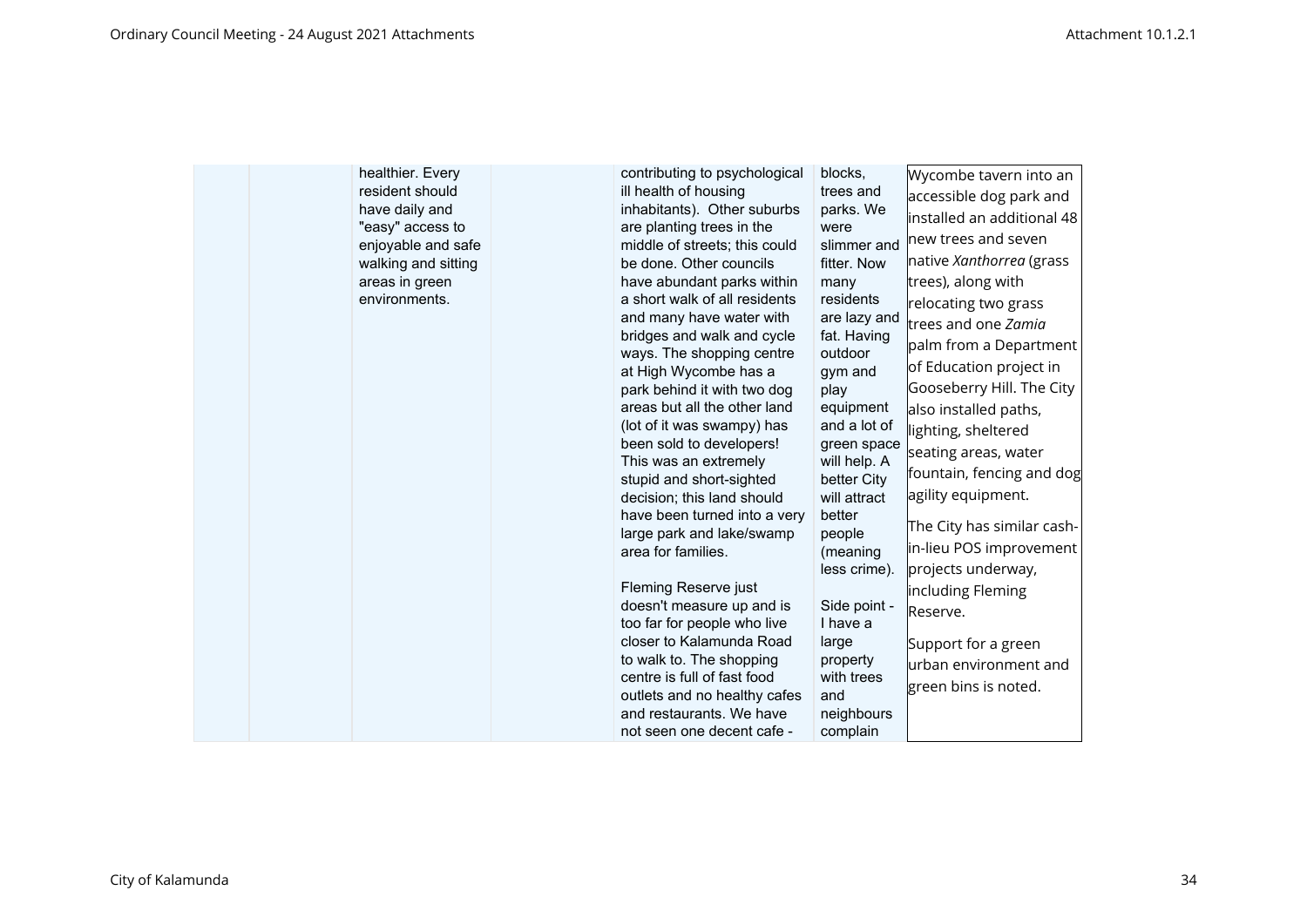| Kalamunda has a Dome and<br>the lovely hotel. High<br>Wycombe has a few bogan<br>taverns - I mean; really!<br>We're not all bogans in High<br>Wycombe. The parking is<br>asphalt with no trees<br>(maybe a few) and no lovely<br>garden areas to sit in.<br>Where is High Wycombe's<br><b>Stirk Park? Actually Stirk</b><br>Park really should have<br>cafes with outdoor sitting<br>areas overlooking it and | when I cut<br>down a tree.<br>I say to<br>them "well,<br>why don't<br>you have<br>trees?"<br>They<br>seriously<br>don't have<br>trees<br>because<br>they live in<br>small |  |
|---------------------------------------------------------------------------------------------------------------------------------------------------------------------------------------------------------------------------------------------------------------------------------------------------------------------------------------------------------------------------------------------------------------|---------------------------------------------------------------------------------------------------------------------------------------------------------------------------|--|
| site for over 55s) should be<br>bought back the council and<br>turned into a lovely green<br>park with water and healthy<br>cafes.<br>Another issue are all the<br>shopping locals in High<br>Wycombe - can something<br>be done to add value to<br>each - green roof gardens<br>and bars?                                                                                                                    | such felling<br>of trees.<br>Will the City<br>buy back<br>property<br>from<br>residents<br>and create<br>new and<br>sensible<br>green                                     |  |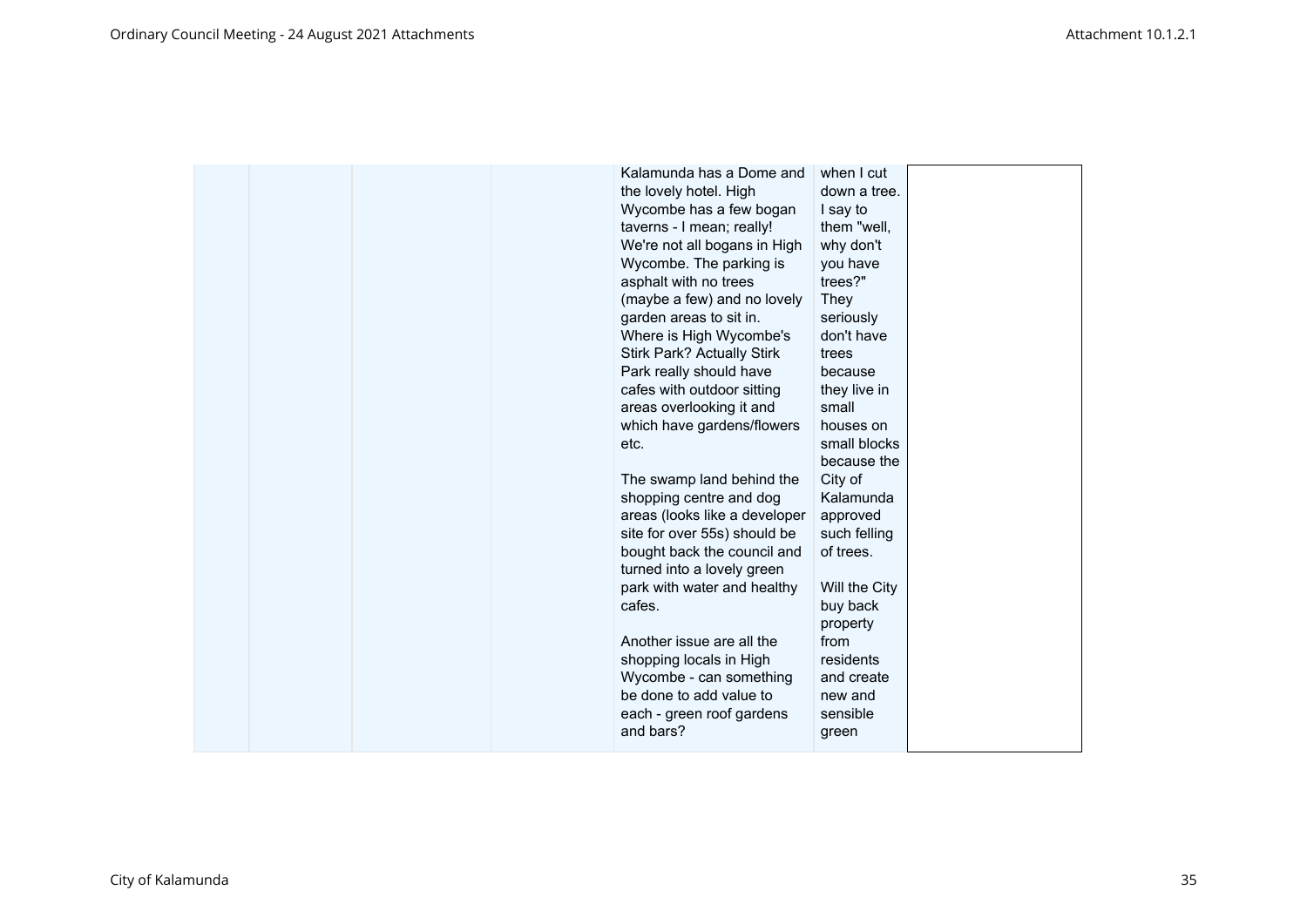|  |  | spaces?       |  |
|--|--|---------------|--|
|  |  | From a        |  |
|  |  | ratepayer's   |  |
|  |  | perspective,  |  |
|  |  | it looks to   |  |
|  |  | me like the   |  |
|  |  | Council just  |  |
|  |  | wants to      |  |
|  |  | earn more     |  |
|  |  | money via     |  |
|  |  | the           |  |
|  |  | collection of |  |
|  |  | rates -       |  |
|  |  | whereas the   |  |
|  |  | irony is if   |  |
|  |  | you make      |  |
|  |  | suburbs       |  |
|  |  | more          |  |
|  |  | appealing     |  |
|  |  | and green,    |  |
|  |  | you attract   |  |
|  |  | better        |  |
|  |  | buyers and    |  |
|  |  | residents     |  |
|  |  | (including    |  |
|  |  | tenants). I   |  |
|  |  | seriously     |  |
|  |  | believe the   |  |
|  |  | City of       |  |
|  |  | Kalamunda     |  |
|  |  | is definitely |  |
|  |  | not living up |  |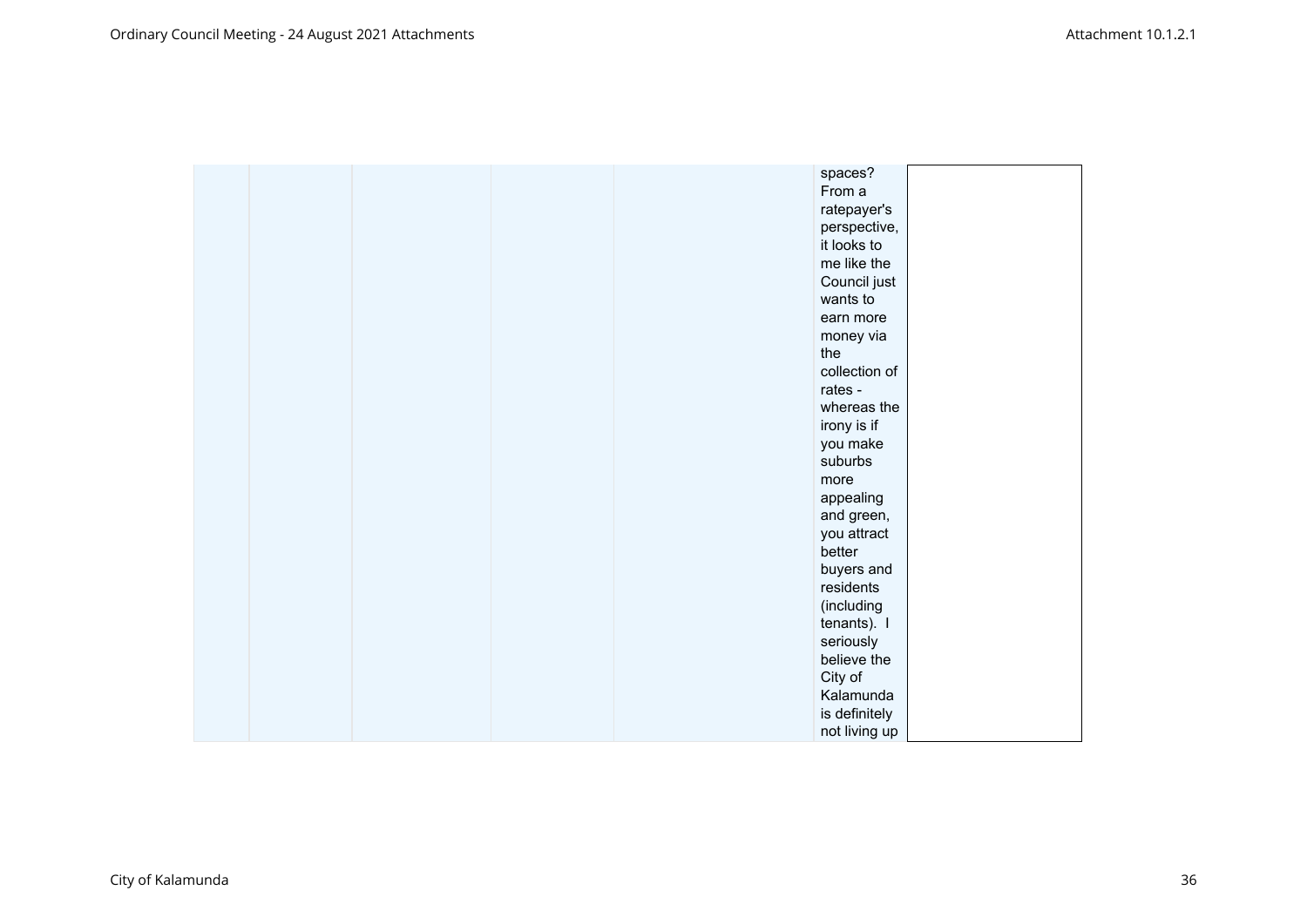| to its        |  |
|---------------|--|
| positioning   |  |
| statement of  |  |
| a "home in    |  |
| the forest"   |  |
|               |  |
| While I       |  |
| know I may    |  |
| sound         |  |
| grumpy, I     |  |
| do            |  |
| appreciate    |  |
| the effort    |  |
| the Council   |  |
| is going to   |  |
| improve the   |  |
| environment   |  |
| and I have    |  |
| seen some     |  |
| verge trees   |  |
| appear but    |  |
| more needs    |  |
| to be done.   |  |
| The Council   |  |
| also          |  |
| removed       |  |
| the green     |  |
| waste         |  |
| collection    |  |
| (you need     |  |
| to get a skip |  |
| bin or go to  |  |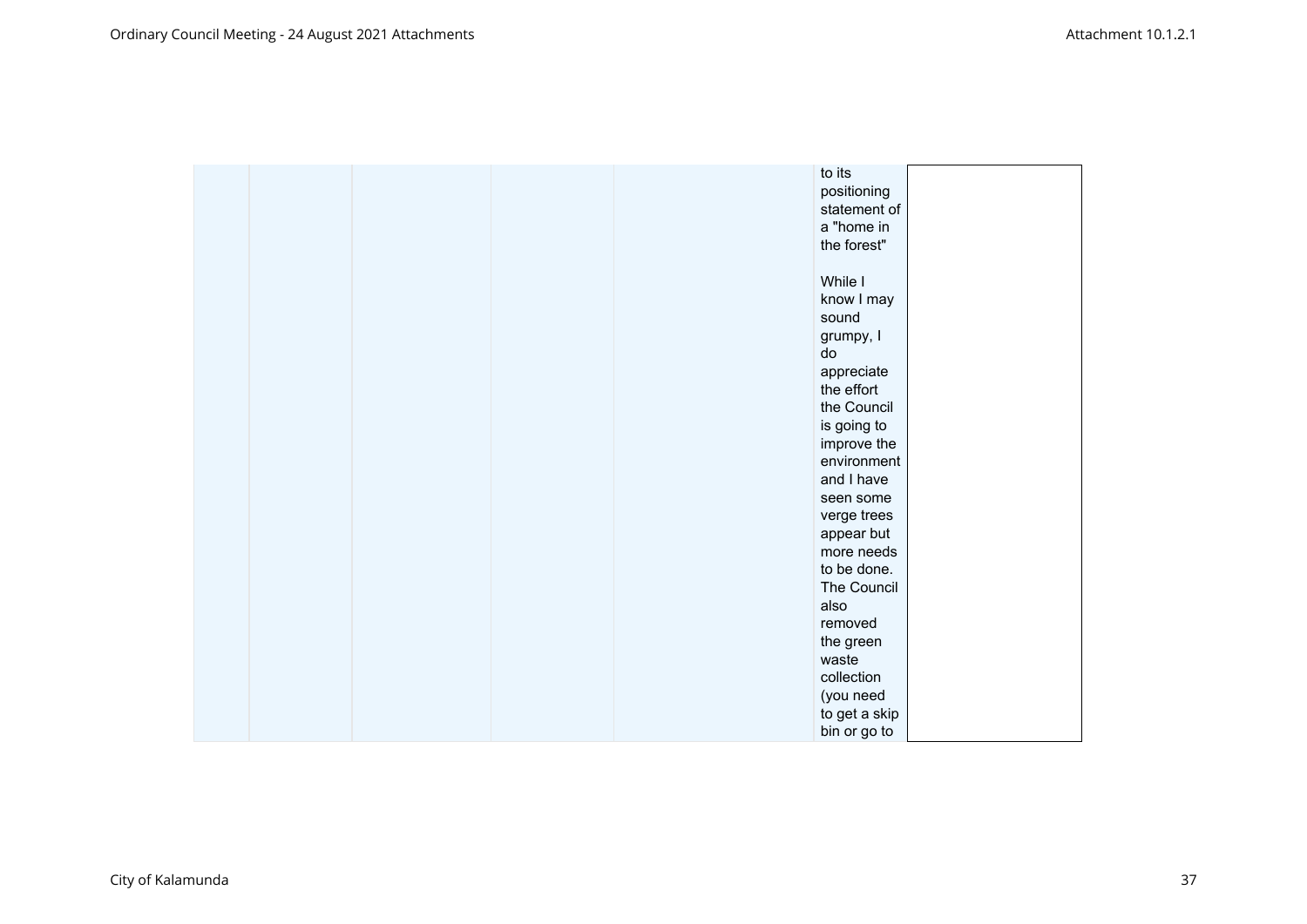|   |          |                                                                                   |                                                   |                                                                                                                                                  | the two). If<br>green waste<br>collection<br>started<br>again then<br>ppl may be<br>inclined to<br>grow trees<br>again.<br>Noted - the<br>Walliston tip<br>is probably<br>the best I<br>have seen<br>in any<br>council - it is<br>seriously<br>well run. |                                                                                                                                                                                                                                                       |
|---|----------|-----------------------------------------------------------------------------------|---------------------------------------------------|--------------------------------------------------------------------------------------------------------------------------------------------------|----------------------------------------------------------------------------------------------------------------------------------------------------------------------------------------------------------------------------------------------------------|-------------------------------------------------------------------------------------------------------------------------------------------------------------------------------------------------------------------------------------------------------|
| 3 | Not Sure | I feel like there<br>may be loopholes<br>with the use of the<br>10% cash in lieu. | I like that the<br>policy protects<br>vegetation. | Protected vegetation that is<br>fenced off is no longer able<br>to be used by the public<br>other that to look at. This<br>needs to be reviewed. | I like that<br>private<br>residential<br>subdivision<br>won't have<br>to contribute<br>to the 10%,<br>and I hope<br>that I've<br>understood<br>this<br>correctly                                                                                         | The policy applies to<br>residential subdivision<br>only.<br>The 10% POS<br>contribution for<br>residential subdivision is<br>a requirement under<br>State Planning Policy 2.3<br>Public Open Space in<br>Residential Areas.<br>Expenditure of POS is |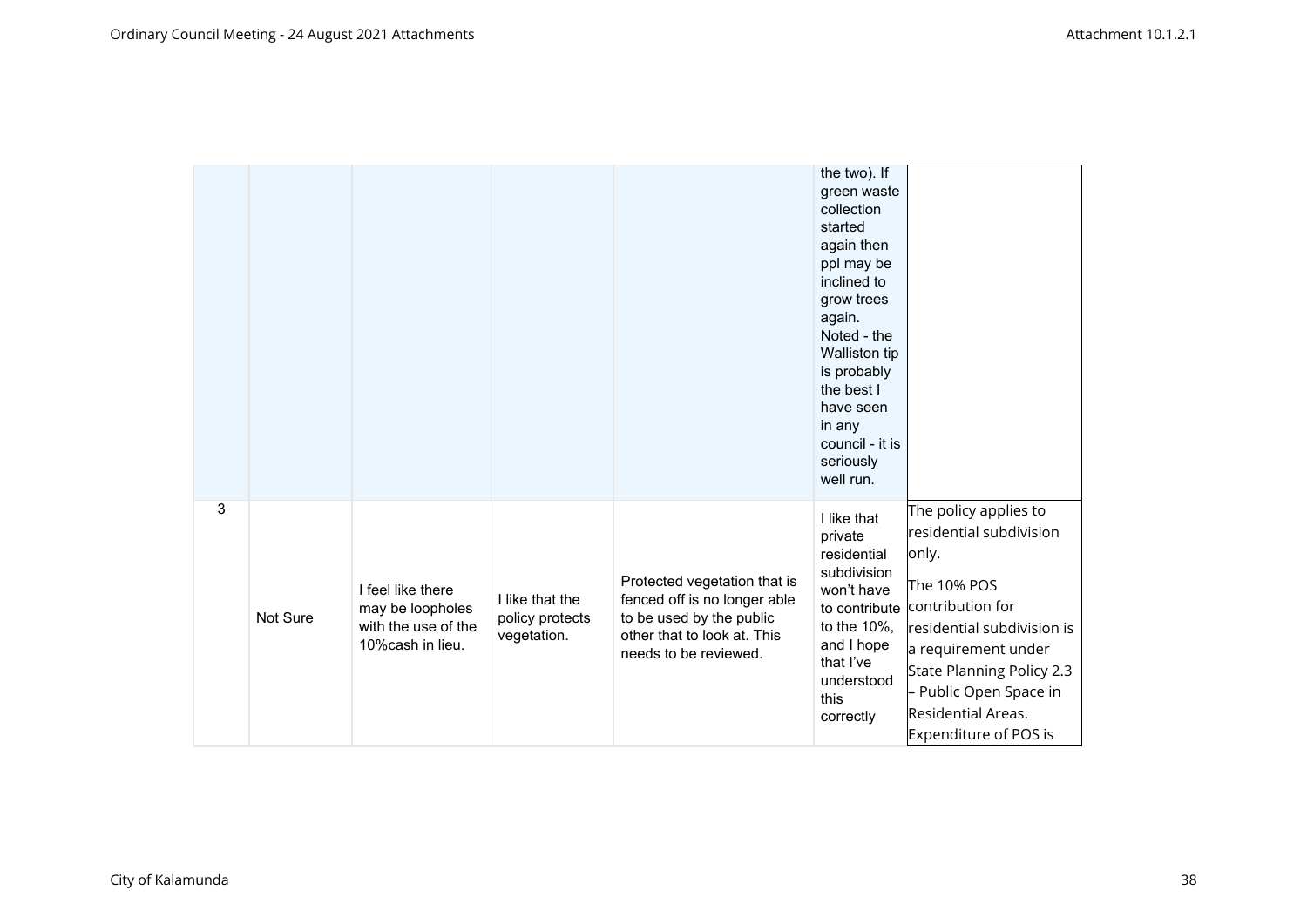